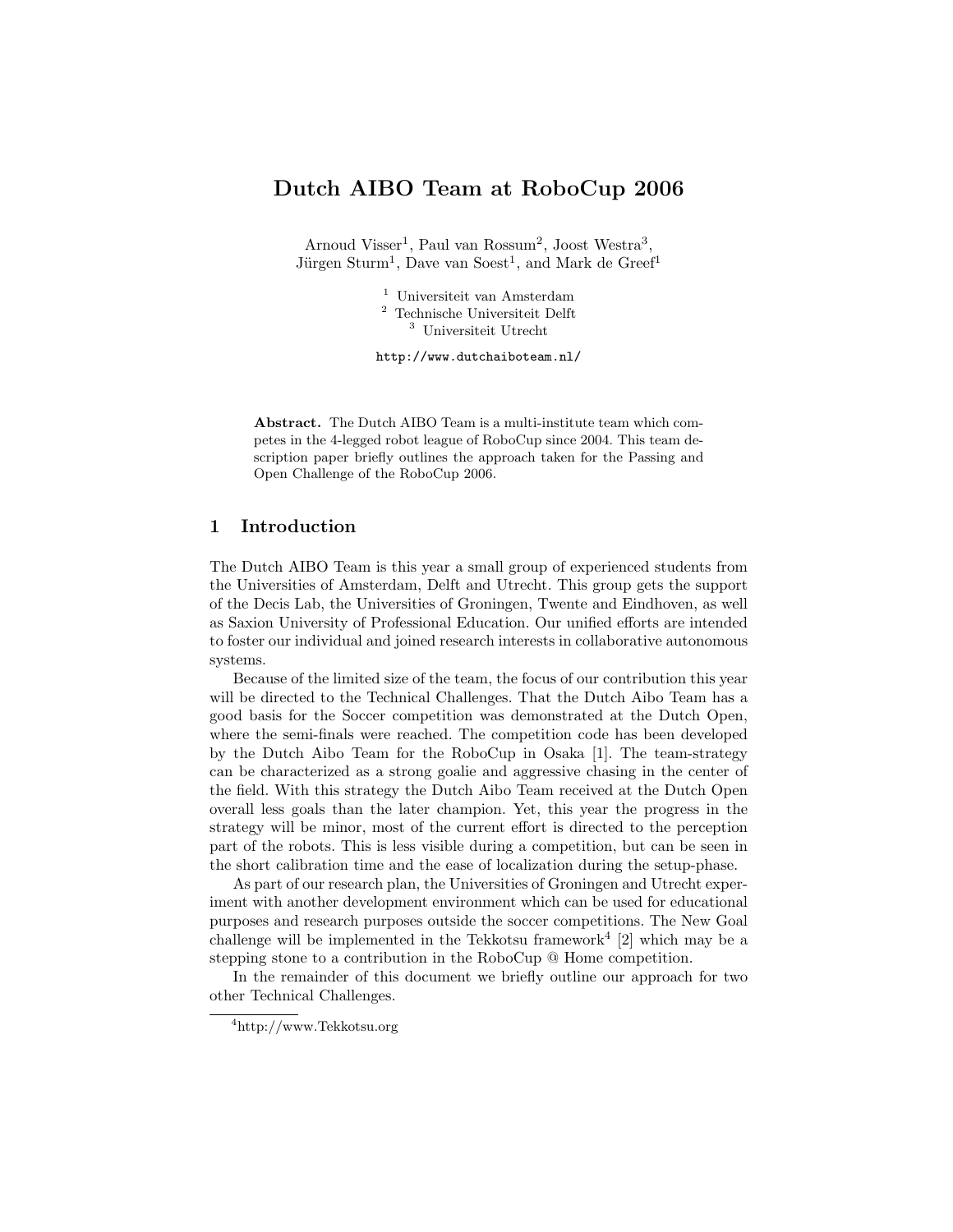### 2 Passing Challenge

As demonstrated in the movie provided with our qualification material<sup>5</sup>, the Passing Challenge was used as a benchmark to study the effect of cooperation between the robots [3]. For this benchmark three robots should pass the ball to each other. This sounds simple, but is in practice hard. On the field, both the observations and the actions have only a limited chance on success. Improvements can be made to enlarge the chance on success, but the decision process has to be inherently robust to the unreliability of the real world. In other words, this system is a Partial Observable Markov Decision Process (for an overview see part IV of [4]). To estimate the probability inside the decision process, we have constrained the experimental conditions as far as possible, until we had a simple test with reproducible success rates. This simple test was scaled up step by step towards the Passing Challenge as described in the rules, by eliminating the constraints one at a time. The final step will be to include estimates of the absolute location into the decision process.

Central in our cooperation study is the decision which robot will block and grab the ball. A ball was kicked on a line precisely between two robots, as depicted in figure 1. Because the ball is relatively light and the field is relatively rough, the actual trajectory will not follow the line precisely in the middle of the robots, but will deviate towards one of the robots. The two robots have to decide who will attempt to grab the ball. When two robots make the same decision, we will call this confusion. The decision to grab the ball can be based on own observations (namely ball speed, position and direction of the movement relative to robots local coordination system) or on information distributed via a communication channel.



Fig. 1. Experimental setup to measure confusion

Experiments indicated that using extremely simple status messages to share the intentions between the two robots reduced the confusion level. Although the

 $5$ http://www.dutchaiboteam.nl/robocup/robocup2006/qualification/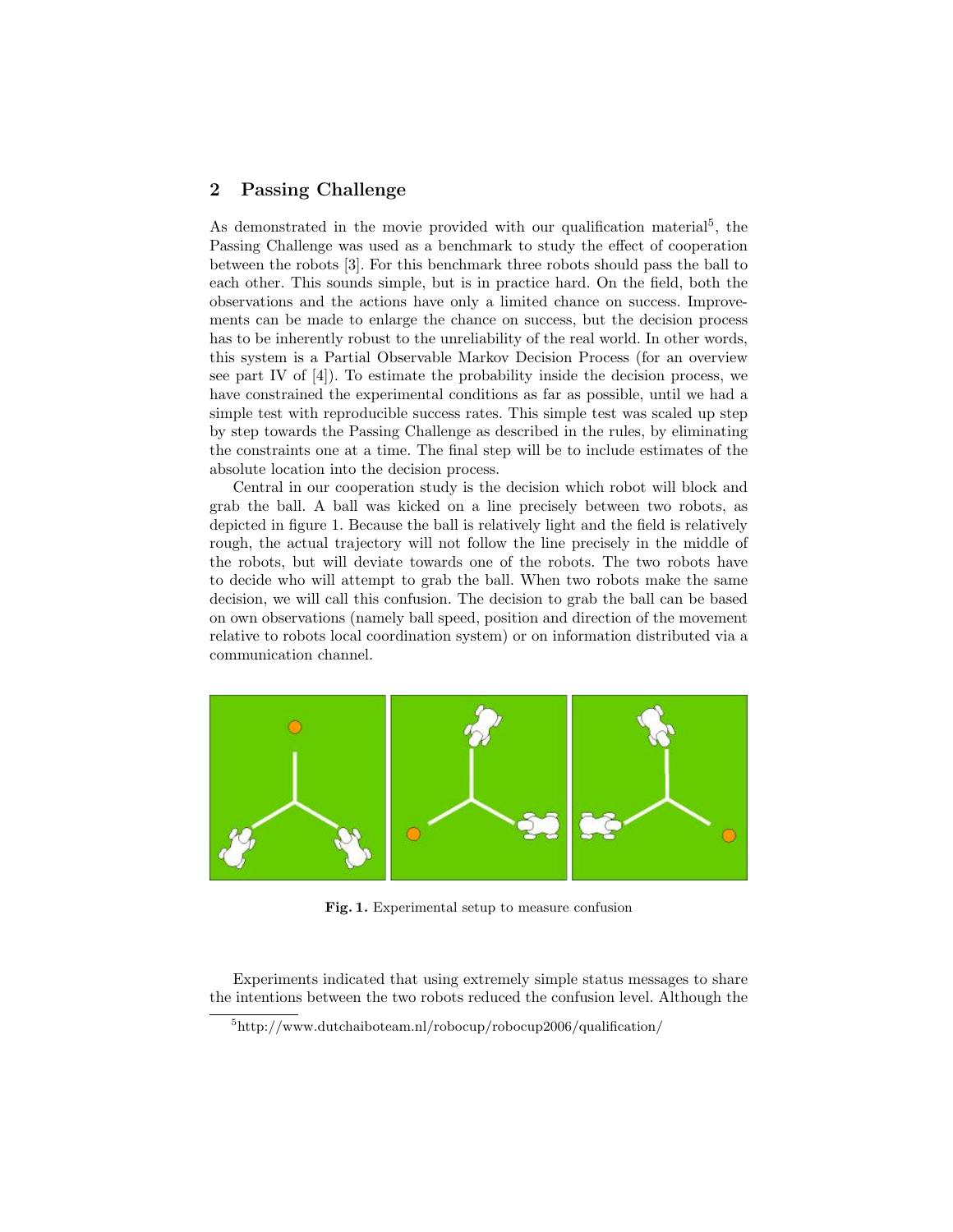observations were correct most of the time (90% success-rate), these observation are repeated so many times that on a certain moment the robots make the same decision. Depending on their own observations robots, the tests showed an average confusion level of 33%. When the two robots shared their intentions via extremely simple status messages the confusion level dropped to 3%. The success of the message driven behavior indicates that the two robots make their decision to grab the ball at a different moment. If there is enough time difference, the status message will be received by the second robot and an equivalent decision can be prevented. It is interesting though to notice that this result is not trivial due to the lack of message synchronization and reliable message transport protocols.



Fig. 2. Behavior design for the Passing Challenge

Based on this result a behavior was designed which allows to pass the ball around, which makes use of the messages when communication channels are available, and otherwise relies in its own observations. The experiments described before concentrated on the success rate of the behaviors do-kick combined with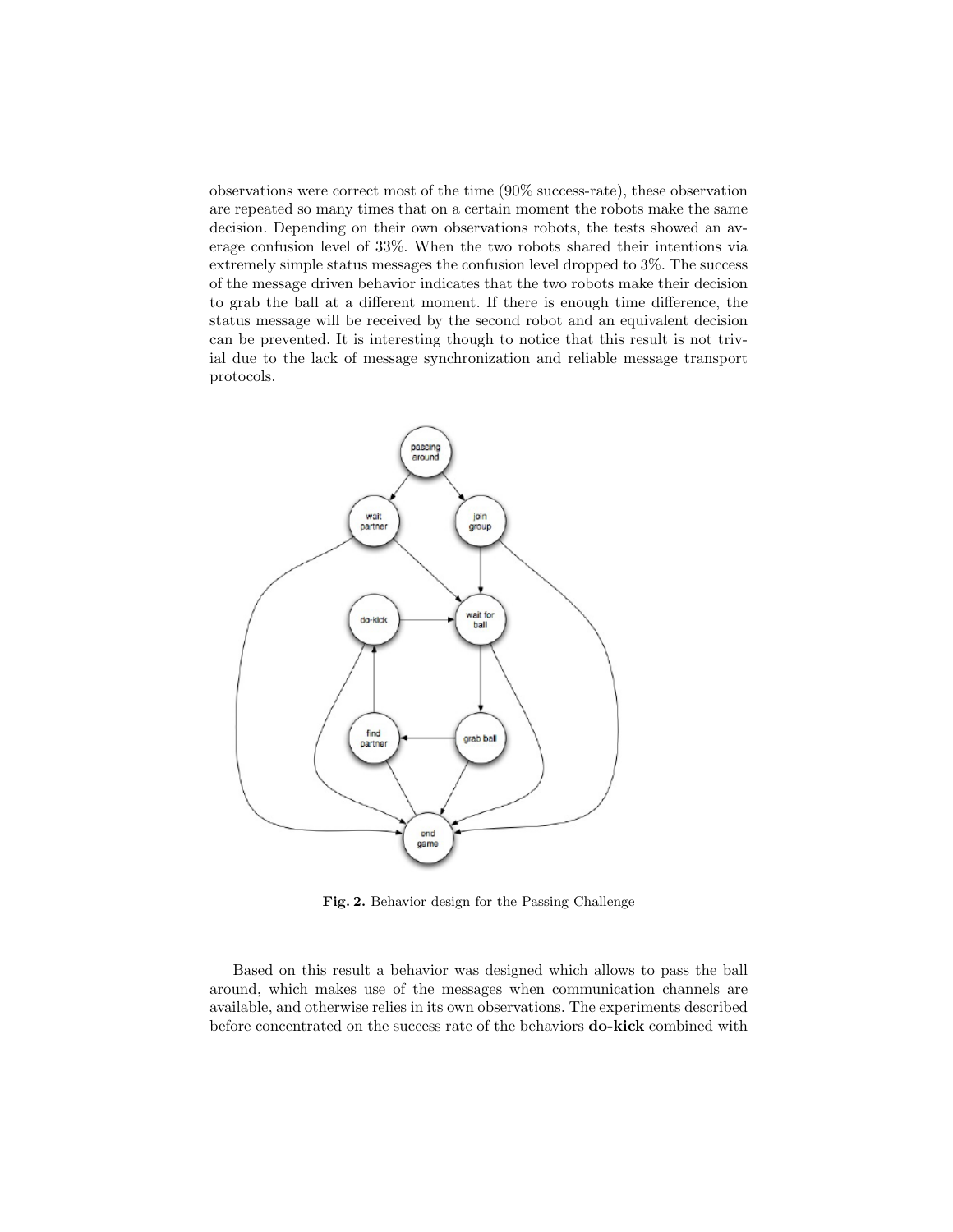wait-for-ball (see figure 2). To pass around the behaviors where alternated with two other behaviors:

- find-partner In order to pass the ball to another teammate, the robot possessing the ball first needs to turn around to face one of its teammates. This means that it is not only necessary to detect whether a teammate is in the field but also to have somewhat of an accurate estimation of the other teammate's bearing. Locating other teammates by turning the robot's head to scan the environment is not a good option, because the robot has no control of the ball in the mean time. Instead the robot turns the body until the robot comes to face the teammate.
- wait-for-ball In order to receive the ball, the other robots have to keep a certain distance from the ball if it is possessed. This is done to avoid the situation where the robot grabbing the ball cannot perform a kick because it doesn't detect or cannot reach other team players. The robots that do not possess the ball will try to stay at a distance range of 70 cm to 110 cm. The maximum threshold of 110 cm is determined by the distance that the teammates can be perceived and recognized. By determining the minimum threshold of the distance range, it was important to choose a distance not too close to give the robots the time to block the ball.

By combining those four behaviors, the robots were able to play the ball around. In terms of performance, the robots were able to play around while keeping the ball inside the field (a mere 95% of the total game play). A video of this performance is available at the team site<sup>6</sup>.

For the competition in Bremen, the current behavior will be extended with a behavior that will direct the robot in possession of the ball back to initial position. To do this, a good absolute localization is needed. Although the performance of our localization algorithm is adequate when the robot is not in possession of the ball (accuracy of 6 cm) [1], this performance drops fast when the robot is handling the ball.

Mantz reported in his thesis [5] that the localization performance can increase considerable when the context of the behavior is taken into account (demonstrated for the behaviors of the goalie). Depending on the context different parameters where used in the localization algorithm. The coming period a study is performed if the same performance increase can be generated for field players that are passing .

The Passing Challenge seems to be applicable for building behavior specific localization algorithms, because in this Challenge there is a default location and heading for the robots. Therefore it is makes sense to build behavior-specific routines that only take one or two percepts as input.

Further, the behavior specific localization algorithms do not have to be limited to small modifications and parameter settings. Behavior specific localization makes it also possible to include complete different localization methods from the currently used Monte Carlo approach (such as SIFT-algorithms [6] or panoramic

 $6$ http://www.dutchaiboteam.nl/robocup/robocup2006/qualification/video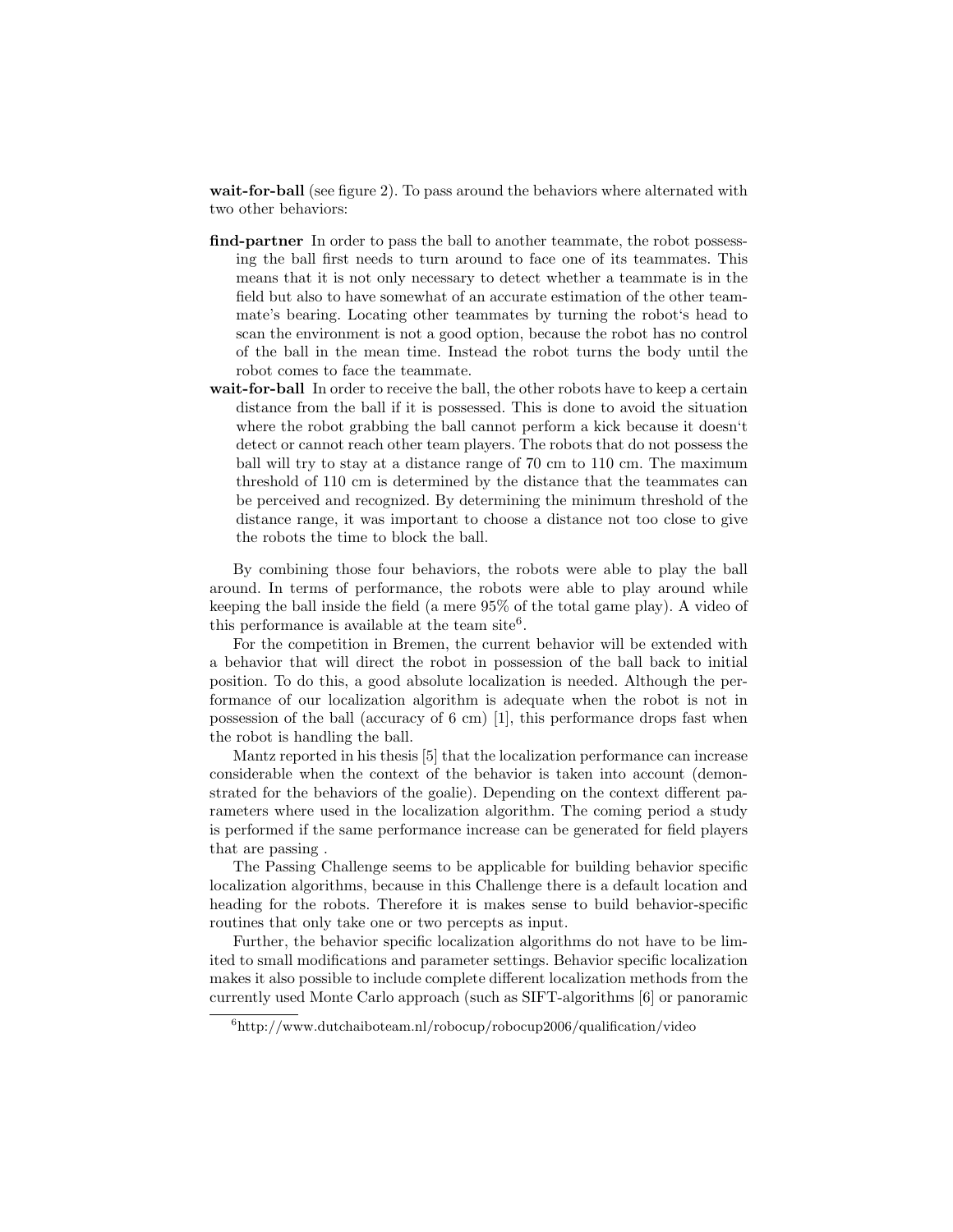localization [7]) in specific circumstances, without making the general applicable localization algorithm more and more complex.

### 3 Open Challenge

In the RoboCup symposium article [7] the Panoramic Localization algorithm is described to get a reliable estimate of the current bearing of the robot. The algorithm distinguishes the appearance of the surroundings in different directions by learning the frequency of the many random color-transitions above the horizon. To be able to learn these color-transitions in natural environments, an automated color clustering algorithm is needed. The details of this algorithm were omitted in the article, but are described in this report. The power of this automated color clustering algorithm was demonstrated during the Dutch Open.

At the competition in Bremen we will demonstrate that the algorithm cannot only be used for a reliable estimate of the bearing, but also for a reliable estimate of the current position. To do this, the frequency of color-transitions has to be learned on multiple spots distributed on the field. Already with 5 learned spots the robot can estimate its position with an accuracy of less than 25 cm, without the use of any artificial landmark. The extension of the Panoramic Localization algorithm to estimate the current position is described in the section after the automated color clustering.

#### 3.1 Automated Color Clustering

Autoshutter To be able to operate in natural environments with a wide variety of lighting conditions, the camera of the Sony Aibo can adjust its hardware settings for the shutter time, the camera gain and the white balance. While our approach has no need for setting the white balance (as we find the most important color by clustering anyway, whatever the white balance might be), the camera gain and the shutter time influence greatly the quality of the images. Too dark images contain noise in all three channels, while too bright images tend to saturate and therefore loose information.

Choosing the right setting is always a compromise. On one hand, we want the dynamic range of the brightness to be as big as possible. To a certain extend, this can be reached by increasing the camera gain, but beyond that we have to increase the shutter time. This, on the other hand, leads to more motion blur in the images and therefore decreases the sharpness.

We experimentally determined that the dynamic range (measured as the distance between the 15-percentile and the 85-percentile of the distribution of the Y channel) of normal images taken under optimal light circumstances is around 100. We now want to determine for each camera setting the dynamic range (starting with slow shutter, high gain and ending with fast shutter, low gain). We require that the dynamic range is at least 80, and of all remaining valid camera settings we choose the one with the highest shutter speed and lowest camera gain (in that order). As it takes a while until new camera settings get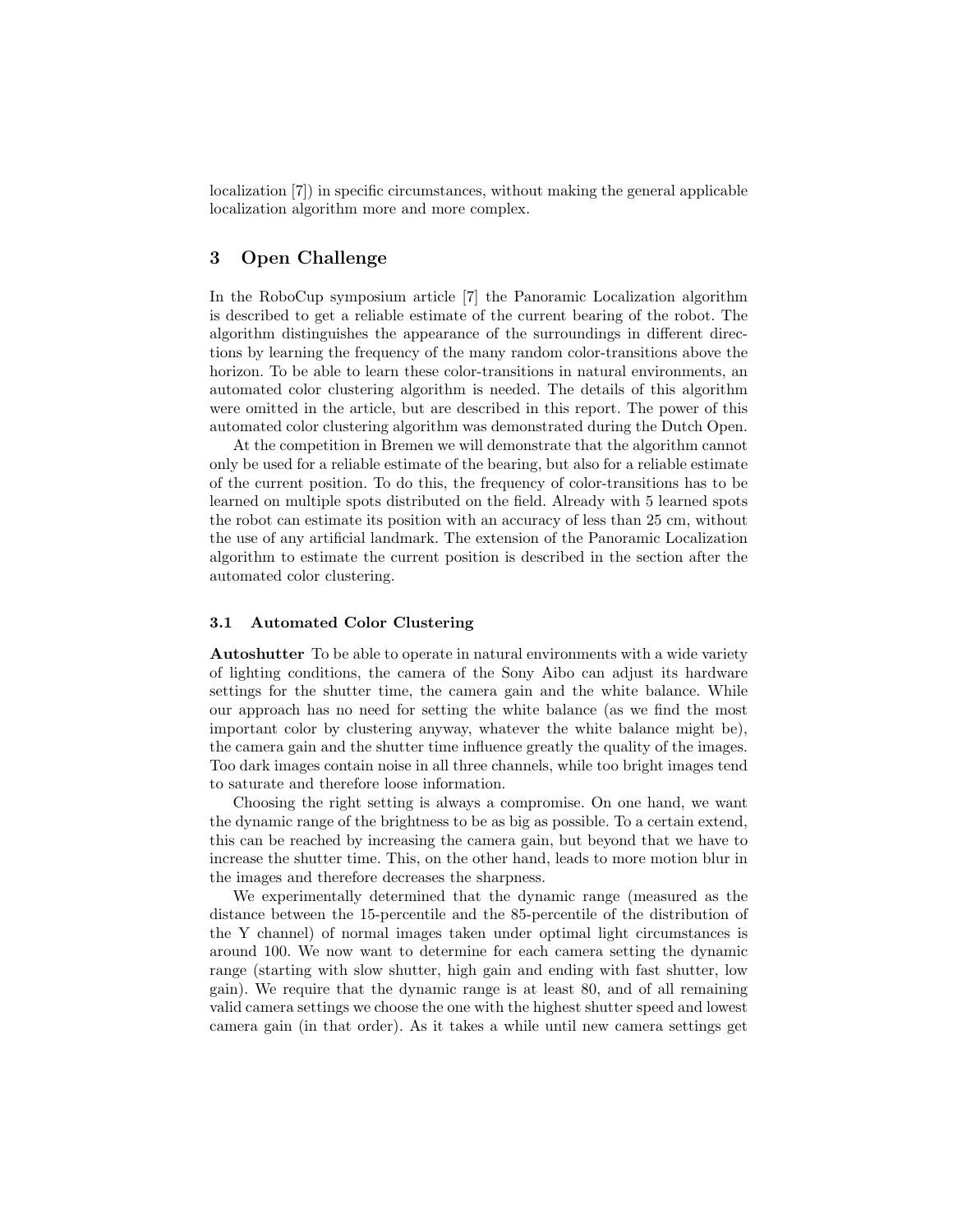active and the automatic white balance gets stable, we wait for 10 frames before we estimate the dynamic range. Therefore, selecting the best camera settings takes approximately 3 seconds to complete.

Color clustering on the field Now we would like to divide the color space of the camera into 10 characteristic color classes of more or less equal size and distribution. Therefore, the Aibo starts collecting colors by scanning its surroundings. For the localization the Aibo selects colors above the horizon, but for the Dutch Open we showed the result when the colors on the field are collected. If we used all seen colors directly as input for a clustering algorithm, we would end up being capable of discriminating between all shades of green, brown and grey, but we would miss the rather rare but much more characteristic color clusters. So, we use Monte Carlo filter to select characteristic colors. A coarse 3D color space histogram is generated (consisting of  $32<sup>3</sup>$  bins) to estimate the distribution over the color space. We filter the color buffer again by randomly picking colors using the point-wise inverse of the occurrence frequency as probability:

$$
P_{use-color-in-clustering} \begin{pmatrix} Y \\ Cb \\ Cr \end{pmatrix} = \frac{1}{freq_{bin}(Y, Cb, Cr)} \tag{1}
$$

We finally end up with (depending on the structure of the color space) approximately 2.000 colors hopefully characteristic and uniformly spread colors from the environment. We feed them into a standard implementation of an Expectation-Maximization algorithm (as described in [8]) in order to find the strongest 10 color clusters (assuming an underlying distribution of a mixture of Gaussians; each one defined by its center, covariance matrix and weight). After 10 iterations we assume the clusters to have emerged and stabilized, and we compute a 6bit color class lookup table [9] for faster access.

$$
Expectation: q_{ns} \leftarrow p(s|x_n) = \frac{\pi_s p(x; \theta_s)}{\sum_{s'} p(x; \theta_{s'})} = \frac{\pi_s N(x; \mu_s, \Sigma_s)}{\sum_{s'} N(x; \mu_{s'}, \Sigma_{s'})}
$$
(2)

$$
Maximization: \n\pi_s \leftarrow \frac{1}{N} \sum_{n=1}^{N} q_{ns}
$$
\n
$$
\mu_s \leftarrow \frac{1}{N\pi_s} \sum_{n=1}^{N} q_{ns} x_n
$$
\n
$$
\Sigma_s \leftarrow \frac{1}{N\pi_s} \sum_{n=1}^{N} q_{ns} (x_n - \mu_s) (x_n - \mu_s)^T
$$
\n(3)

As the color class evaluation of the  $64<sup>3</sup>$  voxels is pretty time consuming (because for each cube we need to compute the values of 10 Gaussian distributions), we recursively fill the lookup table from big to small scale and thereby skip the evaluation of presumably homogeneous regions. This means that whenever we encounter that all 8 corners of a (sub-) cube have the same color class assignment,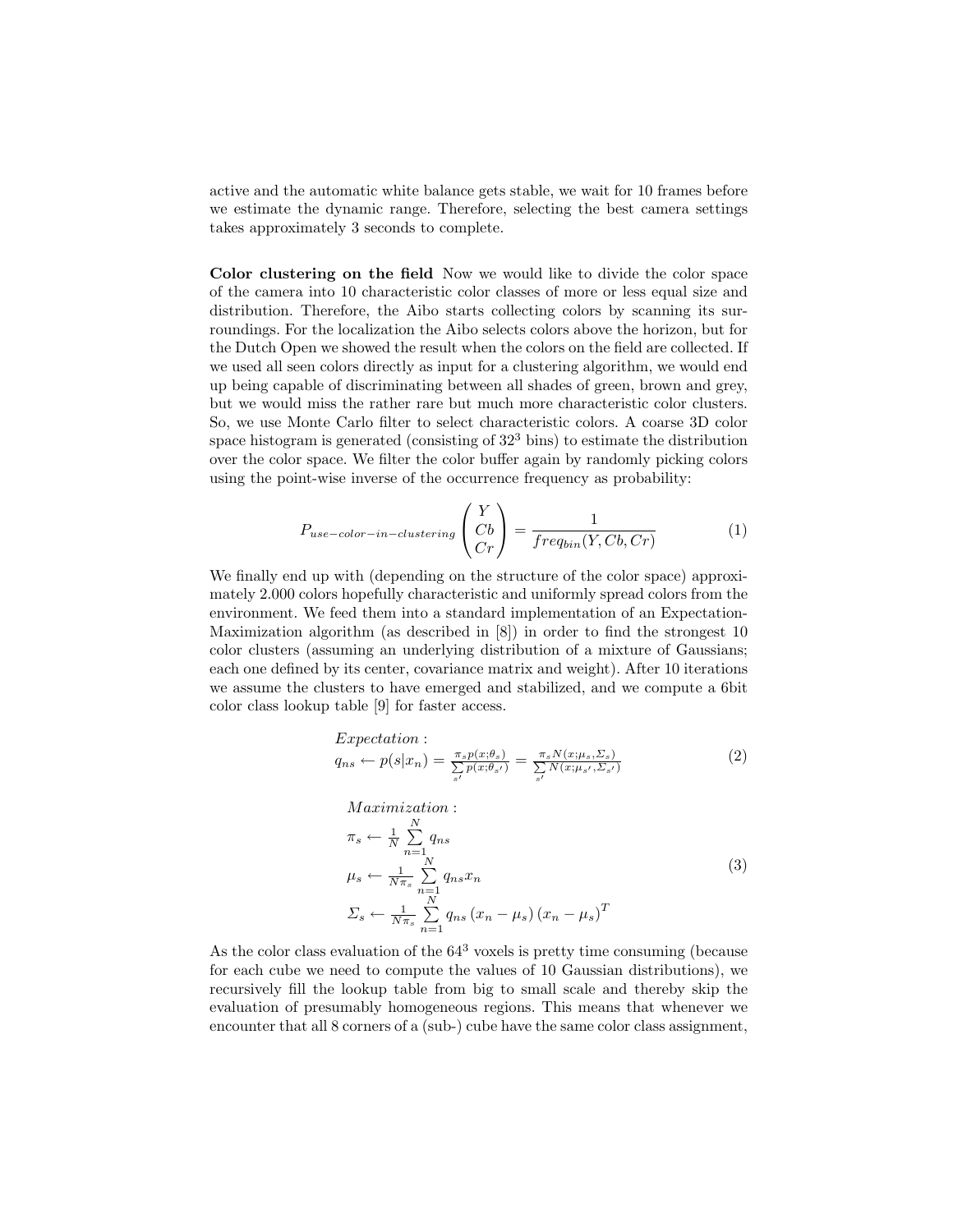then we assume this color class for the whole cube. Experimental comparisons have shown no significant difference to a completely evaluated lookup table, but the gain in computation time is enormous: by this approximation we could speed up the evaluation process by factor 20. The result is an unsupervised learned color-table of the 10 most characteristic color clusters in the 3D color space.

When applied to the pixels collected on the field (below the horizon), it became clear that the characteristic colors on the soccer-field are in the normal color space of the Aibo (luminance/chrominance system YCbCr) to close to each other to be automatically clustered. Instead, we converted to another color space (Hue, Saturation, Intensity system HSI). In this color space the pixels collected on the field are nicely distributed, as shown in figure 3.



Fig. 3. The pixels collected from a training image (left) in respectively the HS en SI color space

In the HSI color space the characteristic colors of the field could be automatically clustered, as demonstrated in figure 4.



Fig. 4. The segmentation of the color for a training image (left) and two test images on the soccer field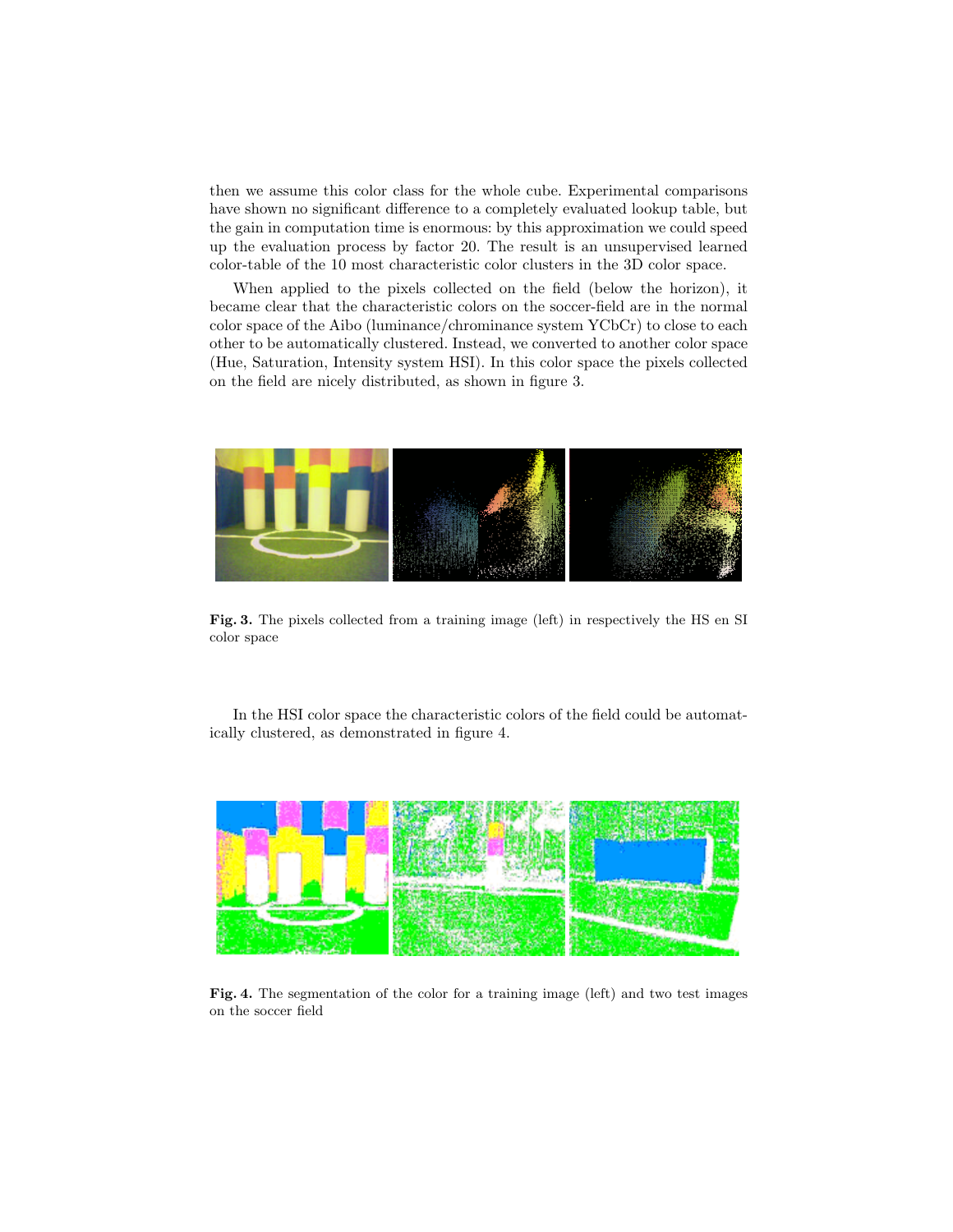The left image showed the segmentation of the original image used to learn the clusters. The middle and right image shows that the automatically learned cluster can be applied to images not used in the training set. The middle image shows one of the beacons, the right image shows the blue goal. Because no background was visible in the left image, no clusters are available for the background.

Color clustering off the surroundings To learn characteristic colors in the background, the normal YCbCr is sufficient. Yet, the solid surfaces in the background have typically slowly transitioning colors, because the lighting conditions are not as good as on the field, and shadows are quite common. For that reason we apply an additional filter over the pixels before they are offered to the Monte Carlo filter:

When scanning an image, we only store colors whose distance to the next neighboring color (in vertical direction) exceeds a certain threshold value. The metric we use is a Manhattan distance [10] modified in such a way that blue-green and white-yellow transitions in the YCbCr color-space are amplified (which are naturally hard to discriminate with on Aibo images). The threshold value is the dynamic estimate of the 95-percentile of all measured color distances, therefore assuming that approximately one of 20 pixels is situated on an edge. In this way, only the (hopefully clearer) near-edge colors are used instead of the slowly transitioning colors of solid surfaces (due to shadows etc).

$$
\begin{vmatrix} Y_1 & Y_2 \ Cb_1 & Cb_2 \ Cr_1 & Cr_2 \end{vmatrix} = ||Y_1 - Y_2|| + ||Cb_1 - Cb_2|| + ||Cr_1 - Cr_2|| + ||||Cb_1 - Cb_2|| - ||Cr_1 - Cr_2||||
$$
\n(4)

Figure 5 shows exemplary the result of the automatic color clustering process when only color-transitions above the horizon were taken into account for clustering. The strongest 6 clusters contain different shades of the background color (different shades of brown), while the remaining 4 contain (at least from the point of view of a human observer) contain the interesting colors (blue, yellow, pink and dark blue). Note the green of the field is excluded because that only colors above the horizon are taken into account; otherwise green would have been the strongest cluster.

#### 3.2 Position Estimation with Panoramic Localization

The algorithm described in [7] can be used to get a robust bearing estimate together with a confidence value for a previously trained spot. As we finally want to use this algorithm to obtain full localization we extended the approach to support multiple training spots. The main idea is that the robot determines to which amount its current position resembles with the previously learned spots and then uses interpolation to estimate its exact position. As we think that this approach could also be useful for the RoboCup @ home-league (where robot localization in complex environments like kitchens and living rooms is required)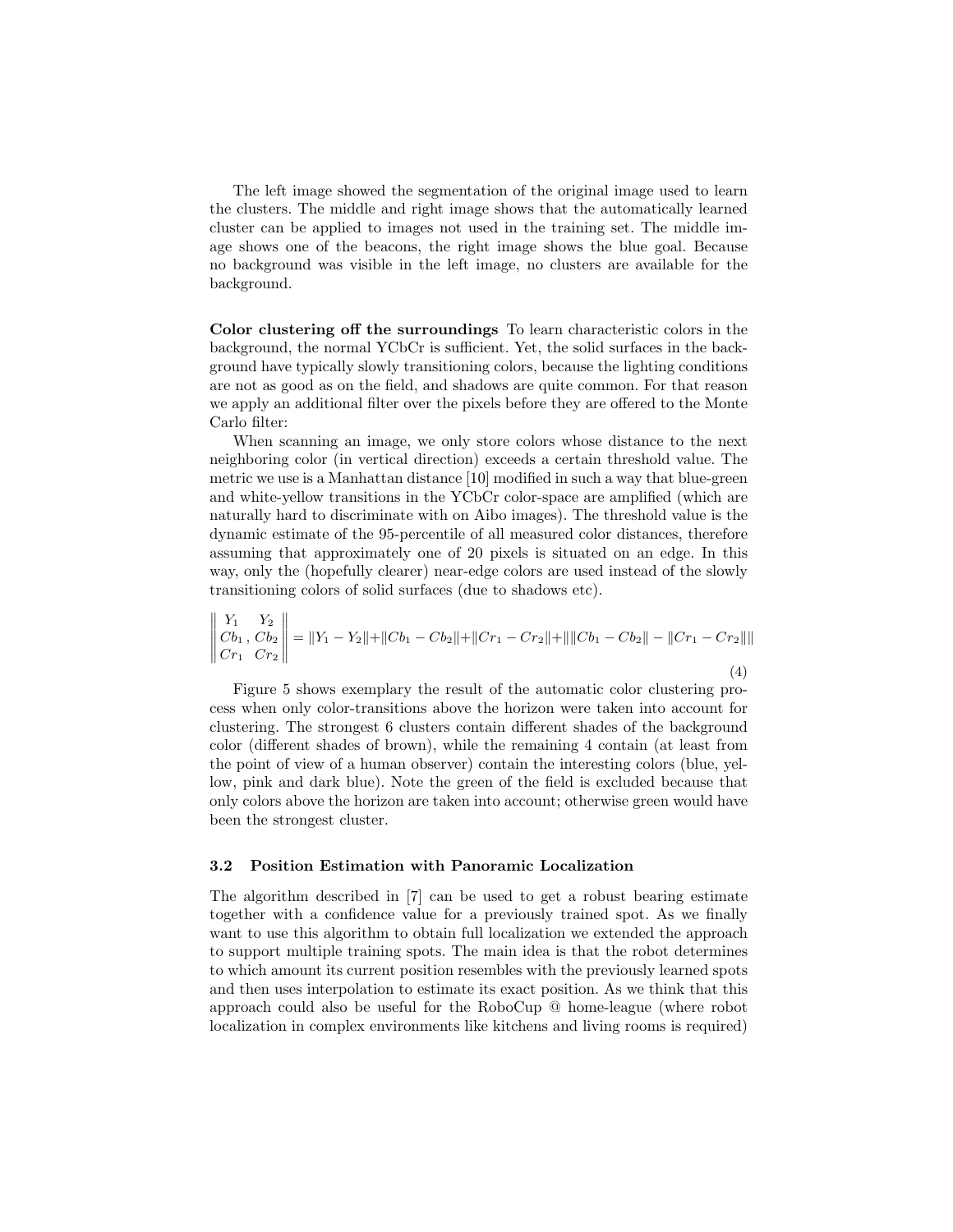

Fig. 5. Unsupervised color clustering.

it could become possible that we finally want to store a comprehensive panorama model library containing dozens of previously trained spots (for an overview see part II of  $[4]$ ).

However, due to the computation time of the feature space conversion and panorama matching, per frame only a single training spot and its corresponding panorama model can be selected. Therefore, we developed a grid-based Monte Carlo filter that randomly selects one of the stored panorama models for image matching.

$$
P(self = Spot_i) = \frac{min(0.05, confidence_i)}{\sum_j confidence_j}
$$
\n<sup>(5)</sup>

Every panorama model is associated with a gradually changed confidence value representing a sliding average on the confidence values we get from the per-image matching. To compute the final position estimate, we simply weight each training spot with its corresponding confidence value:

$$
position_{robot} = \sum_{i} position_{i} \frac{confidence_{i}}{\sum_{j} confidence_{j}} \tag{6}
$$

To prove the validity of this idea, we trained the robot on five spots on regular 4-Legged field in our robolab. The first training spot was in the center of the field, while the other four were located along the axes approximately 1.5m away from the center. The training itself was performed fully autonomously by the Aibo and took less than 10 minutes. After training was complete, the Aibo walked back to the center of the field. We recorded the found position and kidnapped the robot to an arbitrary position around the field and let it walk back again. Figure 3.2 shows the result of this experiment. It can be seen that the localization is not as accurate as traditional approaches, but can still be useful for some applications (bearing in mind that no field or landmarks are required). We recorded repeatedly a derivation to the upper right that we think can explain by the fact that different learning spots don't produce equally strong confidence value; we believe to be able to correct for that by means of confidence value normalization in the near future.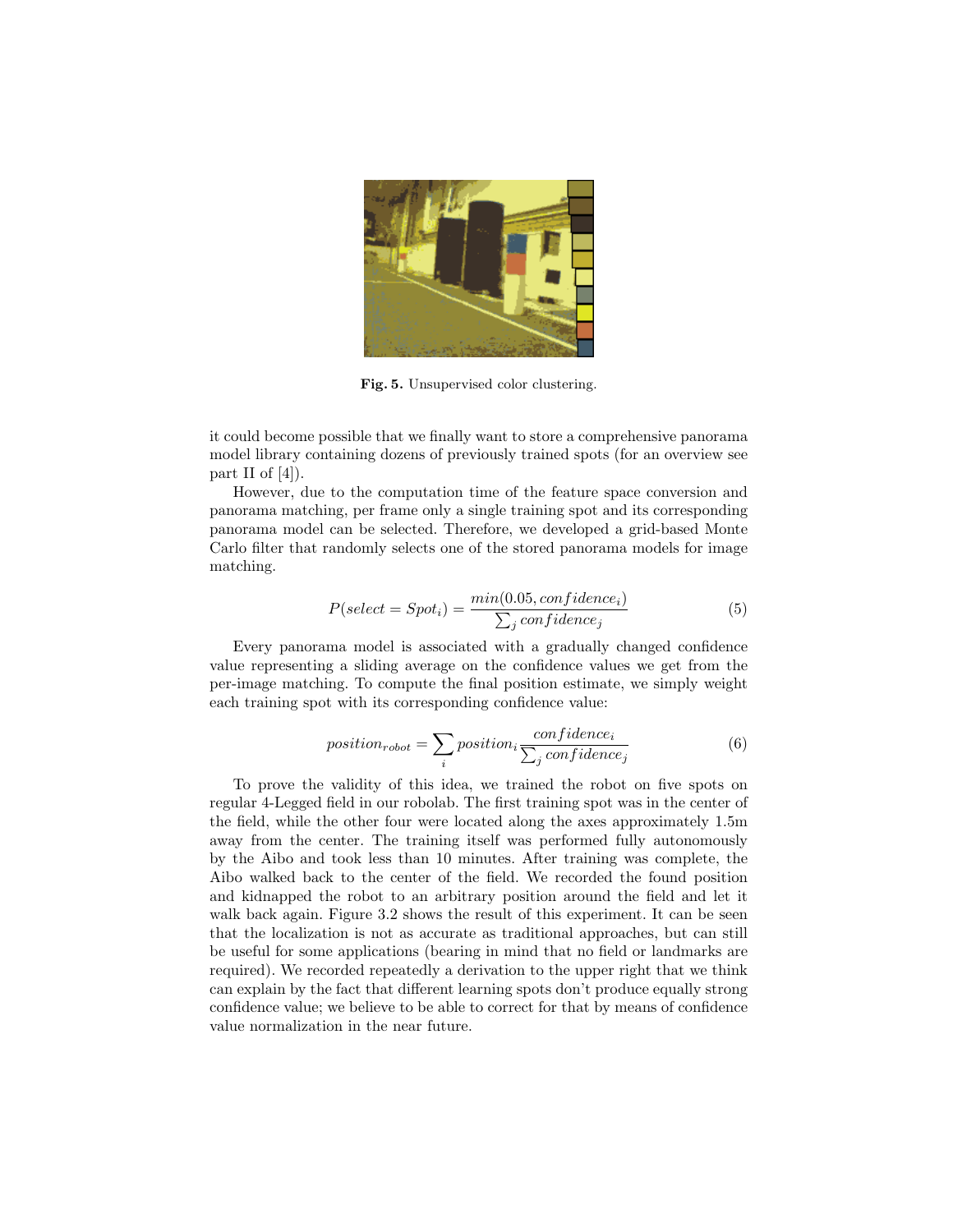

Fig. 6. The position estimation after learning the appearance of the surroundings on 5 spots (indicated with yellow arrows). The small dots indicate the distribution of positions reached every time the robot tried to return to the central spot after been placed randomly somewhere on the field.

## 4 Conclusion

We look forward to the RoboCup 2006 to demonstrate our ideas and learn from our competitors. We hope that our effort to operate under a wide variety of lighting conditions combined with the use of natural landmarks facilitates the advancement of mobile robots - and thereby robotics research itself - into more natural environments.

### Acknowledgements

The Dutch AIBO Team is financially supported by DECIS Lab, University of Amsterdam, Technical University of Delft, Saxion University of Professional Education, University of Groningen and University of Utrecht. We are grateful for the contributions by all of our team members, working on RoboCup related research and other research. Special thanks to Floris Mantz, Bayu Slamet, Isaac Esteban, Areej Mahdi, Rutger Vlek, Gert Kootstra, Andrew Koster, Jeff Ouwerkerk, Rico Slagmolen and Niek Wijngaards.